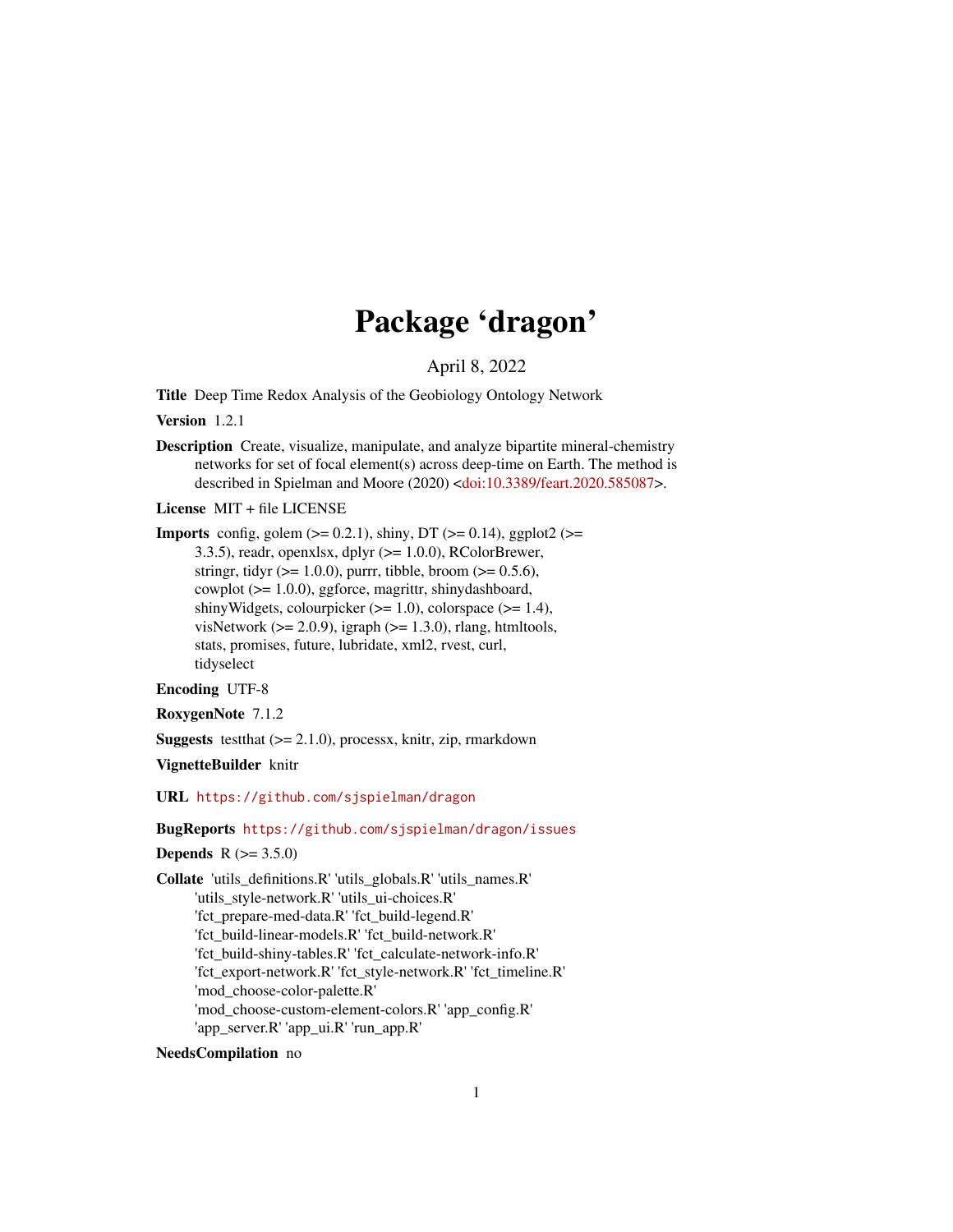<span id="page-1-0"></span>Author Stephanie J. Spielman [aut, cre] (<<https://orcid.org/0000-0002-9090-4788>>) Maintainer Stephanie J. Spielman <stephanie.spielman@gmail.com> Repository CRAN Date/Publication 2022-04-08 08:42:33 UTC

### R topics documented:

| Index | - 5 |
|-------|-----|
|       |     |
|       |     |
|       |     |
|       |     |

initialize\_network *Initialize a mineral-chemistry network as stand-alone network rather than for embedding into the Shiny App.*

#### Description

Initialize a mineral-chemistry network as stand-alone network rather than for embedding into the Shiny App.

#### Usage

```
initialize_network(
  elements_of_interest,
  force_all_elements = FALSE,
  elements_by_redox = FALSE,
  restrict_to_elements = FALSE,
  ignore_na_redox = FALSE,
  age_range = c(0, 5),
 max_age_type = "Maximum",
  cluster_algorithm = "Louvain",
  cluster_seed = NULL,
  use_data_cache = TRUE
)
```
#### Arguments

elements\_of\_interest

An array of specified elements whose minerals should be included in the network. For all elements, specify "all".

#### force\_all\_elements

A logical. If FALSE (default), minerals containing any of 'elements\_of\_interest' will be included in network. If TRUE, only minerals with full intersection of all specified elements will be included in network.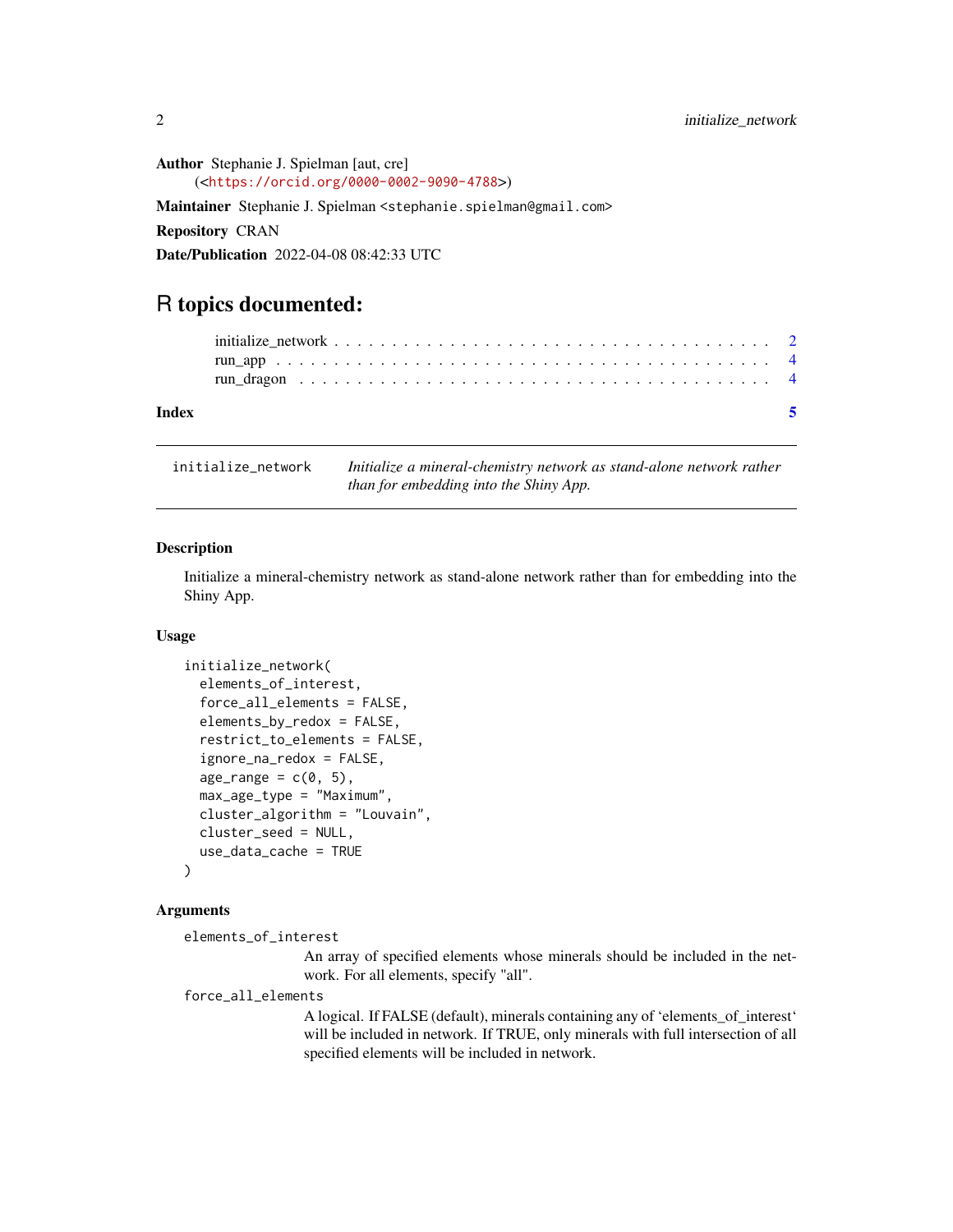|                   | elements_by_redox    |                                                                                                                                                                                                                                      |  |
|-------------------|----------------------|--------------------------------------------------------------------------------------------------------------------------------------------------------------------------------------------------------------------------------------|--|
|                   |                      | A logical. If FALSE (default), element nodes will be constructed regardless of<br>redox state. If TRUE, creates separate node for each element's redox state, e.g.<br>Fe2+ and Fe3+ would be separate nodes.                         |  |
|                   | restrict_to_elements |                                                                                                                                                                                                                                      |  |
|                   |                      | A logical. If FALSE (default), constructed network will _only_ contain the<br>specified focal element(s)                                                                                                                             |  |
| ignore_na_redox   |                      |                                                                                                                                                                                                                                      |  |
|                   |                      | A logical. If TRUE and elements_by_redox is TRUE, element nodes without<br>redox states will be removed from the network.                                                                                                            |  |
|                   | age_range            | A array of two numbers giving inclusive range of mineral ages in Ga to include<br>in network.                                                                                                                                        |  |
|                   | max_age_type         | A string indicating how mineral ages should be assessed. If "Maximum" (de-<br>fault), filters minerals using maximum known ages at localities. If "Minimum",<br>filters minerals using minimum known ages at localities.             |  |
| cluster_algorithm |                      |                                                                                                                                                                                                                                      |  |
|                   |                      | A string giving community clustering algorithm, one of "Louvain" (default) or<br>"Leading eigenvector".                                                                                                                              |  |
|                   | cluster_seed         | An integer giving a random seed for reproducible clustering. Default is NULL.<br>"Louvain" (default) or "Leading eigenvector".                                                                                                       |  |
|                   | use_data_cache       | A logical. If TRUE (default) cached Mineral Evolution Database will be used to<br>build the network. If FALSE, data will be fetched from MED here. CAUTION:<br>Requires internet connection and will take several minutes to update. |  |
|                   |                      |                                                                                                                                                                                                                                      |  |

#### Value

Named list containing an igraph-formatted network ('network'), an igraph::communities object giving node cluster memberships ('clustering'), a tibble of nodes associated metadata ('nodes'), and a tibble of edges and associated metadata ('edges'), and a tibble of mineral locality information ('locality\_info')

#### Examples

```
## Not run:
# Include all Iron minerals whose maximum known age is between 1-2 Gya, and apply
# Louvain community clustering
initialize_network("Fe", age_range = c(1,2))
# Include all minerals containing either Iron and Oxygen whose maximum known age
# is between 1-2 Gya
initialize\_network(c("Fe", "0"), age\_range = c(1,2))# Include all minerals containing both Iron and Oxygen whose maximum known age is
# between 1-2 Gya
initialize_network(c("Fe", "O"), force_all_elements = TRUE, age_range = c(1,2))
# Build the full mineral network
initialize_network("all")
```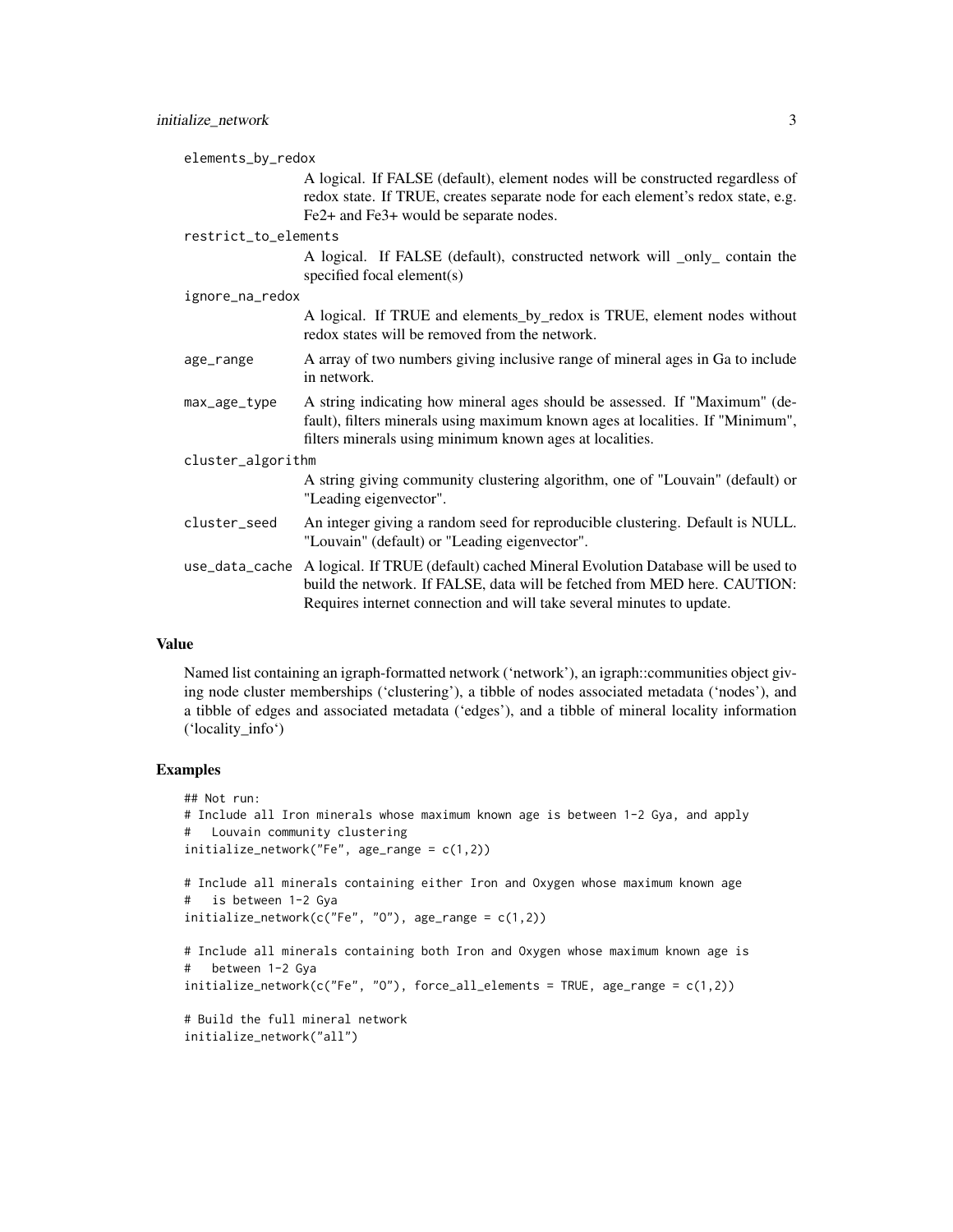<span id="page-3-0"></span>## End(Not run)

#### Description

Run the "dragon" Shiny Application

#### Usage

run\_app()

#### Examples

## Not run: library(dragon) dragon::run\_app()

## End(Not run)

run\_dragon *Run the "dragon" Shiny Application. Wrapper for dragon::run\_app().*

#### Description

Run the "dragon" Shiny Application. Wrapper for dragon::run\_app().

#### Usage

run\_dragon()

#### Examples

## Not run: library(dragon) dragon::run\_dragon()

## End(Not run)